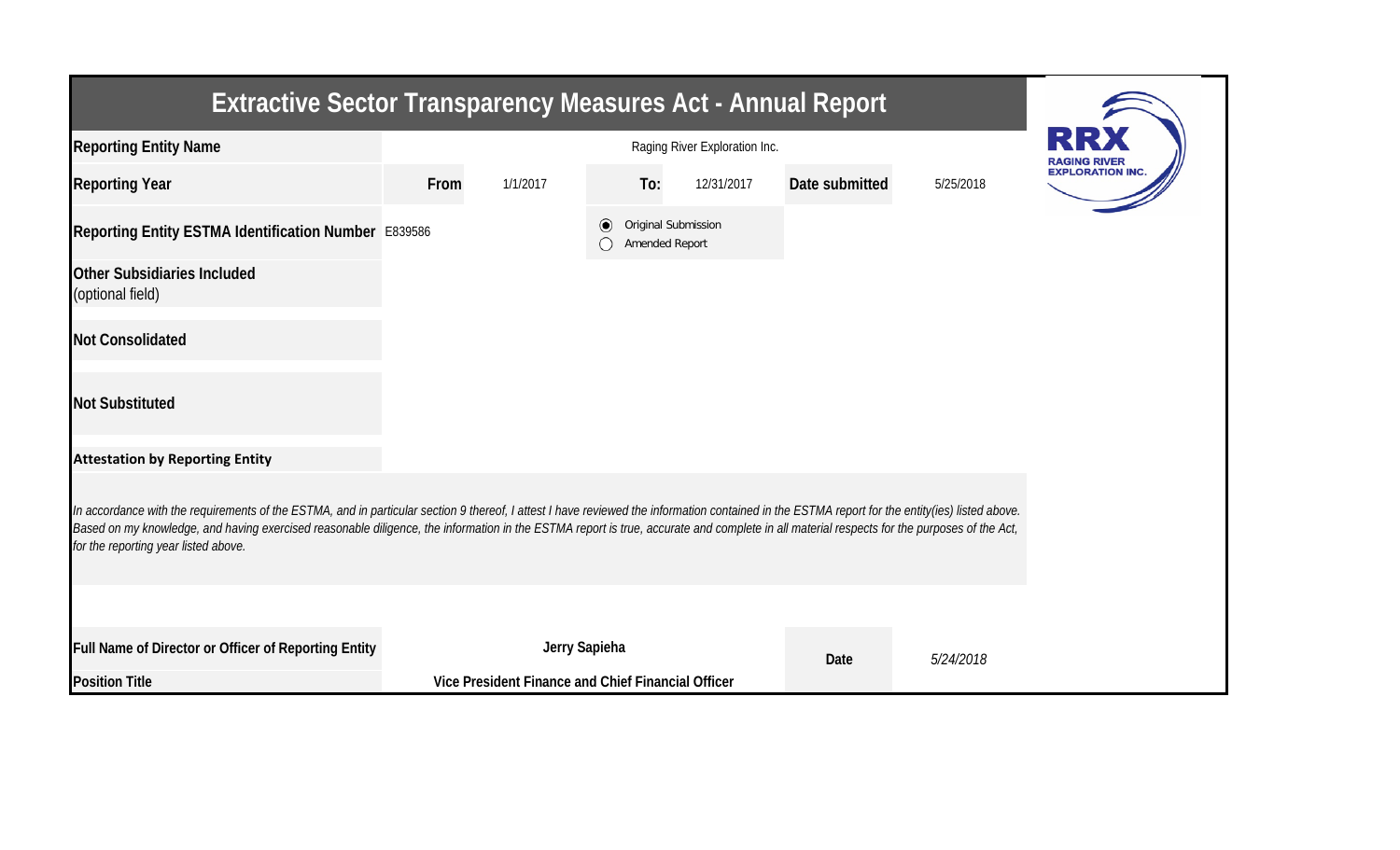| <b>Extractive Sector Transparency Measures Act - Annual Report</b>                                                                                                               |                                                                                                                                                                                                                                 |                                                                                                                                                                                                                                                   |                    |           |           |                                |                |                  |                                        |                                      |                                                                                                                                                       |  |  |
|----------------------------------------------------------------------------------------------------------------------------------------------------------------------------------|---------------------------------------------------------------------------------------------------------------------------------------------------------------------------------------------------------------------------------|---------------------------------------------------------------------------------------------------------------------------------------------------------------------------------------------------------------------------------------------------|--------------------|-----------|-----------|--------------------------------|----------------|------------------|----------------------------------------|--------------------------------------|-------------------------------------------------------------------------------------------------------------------------------------------------------|--|--|
| <b>Reporting Year</b><br><b>Reporting Entity Name</b><br><b>Reporting Entity ESTMA</b><br><b>Identification Number</b><br><b>Subsidiary Reporting Entities (if</b><br>necessary) | From:<br>To:<br>12/31/2017<br>1/1/2017<br>Raging River Exploration Inc.<br>Currency of the Report CAD<br>E839586                                                                                                                |                                                                                                                                                                                                                                                   |                    |           |           |                                |                |                  |                                        |                                      |                                                                                                                                                       |  |  |
|                                                                                                                                                                                  | <b>Payments by Payee</b>                                                                                                                                                                                                        |                                                                                                                                                                                                                                                   |                    |           |           |                                |                |                  |                                        |                                      |                                                                                                                                                       |  |  |
| Country                                                                                                                                                                          | Payee Name <sup>1</sup>                                                                                                                                                                                                         | Departments, Agency, etc<br>within Payee that Received<br>Payments <sup>2</sup>                                                                                                                                                                   | <b>Taxes</b>       | Royalties | Fees      | <b>Production Entitlements</b> | <b>Bonuses</b> | <b>Dividends</b> | Infrastructure<br>Improvement Payments | <b>Total Amount paid to</b><br>Payee | Notes <sup>34</sup>                                                                                                                                   |  |  |
| Canada                                                                                                                                                                           | <b>Federal Government of Canada</b>                                                                                                                                                                                             | Payee includes recipients:<br>The Receiver General of Canada<br><b>IOGC</b>                                                                                                                                                                       |                    | 120,000   | 150,000   |                                |                |                  |                                        | 270,000                              |                                                                                                                                                       |  |  |
| Canada                                                                                                                                                                           | Province of Alberta                                                                                                                                                                                                             | Payee includes recipients:<br>ABSA - Pressure Equipment Safety<br>Authority<br>Alberta Energy and Natural Resources<br>Alberta Energy Regulator<br>Alberta Petroleum Marketing<br>Commission (APMC)<br>Minister of Finance<br>Special Areas Board | 480,000            | 1,880,000 | 380,000   |                                | 18,480,000     |                  |                                        |                                      | Royalties paid in-kind are valued at<br>21,220,000 the fair market value of the volumes<br>taken in-kind, based on Raging<br>River's realized prices. |  |  |
| Canada                                                                                                                                                                           | Province of Saskatchewan                                                                                                                                                                                                        | Payee includes recipients:<br>Ministry of Agriculture<br>Ministry of the Economy<br>Minister of Finance<br><b>Technical Safety Authority of</b><br>Saskatchewan<br><b>Water Security Agency</b>                                                   | 5,810,000          | 7,110,000 | 1,470,000 |                                | 130,000        |                  |                                        | 14,520,000                           |                                                                                                                                                       |  |  |
| Canada                                                                                                                                                                           | Rural Municipality of Monet No.257                                                                                                                                                                                              |                                                                                                                                                                                                                                                   | 570,000            |           | 290,000   |                                |                |                  |                                        | 860,000                              |                                                                                                                                                       |  |  |
| Canada                                                                                                                                                                           | Rural Municipality of Chesterfield No.261                                                                                                                                                                                       |                                                                                                                                                                                                                                                   | 400,000            |           |           |                                |                |                  |                                        | 400,000                              |                                                                                                                                                       |  |  |
| Canada                                                                                                                                                                           | Rural Municipality of Kindersley No.290                                                                                                                                                                                         |                                                                                                                                                                                                                                                   | 1,430,000          |           | 1,290,000 |                                |                |                  | 290,000                                | 3,010,000                            |                                                                                                                                                       |  |  |
| Canada                                                                                                                                                                           | Rural Municipality of Oakdale No.320                                                                                                                                                                                            |                                                                                                                                                                                                                                                   | 910,000            |           |           |                                |                |                  |                                        | 910,000                              |                                                                                                                                                       |  |  |
| Canada                                                                                                                                                                           | Rural Municipality of Prairiedale No.321                                                                                                                                                                                        |                                                                                                                                                                                                                                                   | 180,000            |           |           |                                |                |                  |                                        | 180,000                              |                                                                                                                                                       |  |  |
| Canada                                                                                                                                                                           | Rural Municipality of Antelope Park No.322                                                                                                                                                                                      |                                                                                                                                                                                                                                                   | 190,000            |           |           |                                |                |                  |                                        | 190,000                              |                                                                                                                                                       |  |  |
| Canada                                                                                                                                                                           | Rural Municipality of Progress No.351                                                                                                                                                                                           |                                                                                                                                                                                                                                                   | 570,000            |           |           |                                |                |                  |                                        | 570,000                              |                                                                                                                                                       |  |  |
| Canada<br>Canada                                                                                                                                                                 | Rural Municipality of Snipe Lake No.259<br>Rural Municipality of Winslow No.319                                                                                                                                                 |                                                                                                                                                                                                                                                   | 850,000<br>160,000 |           | 330,000   |                                |                |                  |                                        | 1,180,000<br>160,000                 |                                                                                                                                                       |  |  |
|                                                                                                                                                                                  |                                                                                                                                                                                                                                 |                                                                                                                                                                                                                                                   |                    |           |           |                                |                |                  |                                        |                                      |                                                                                                                                                       |  |  |
|                                                                                                                                                                                  | <b>TOTAL</b>                                                                                                                                                                                                                    |                                                                                                                                                                                                                                                   | 11,550,000         | 9,110,000 | 3,910,000 | $\sim$                         | 18,610,000     |                  | 290,000                                | 43,470,000                           |                                                                                                                                                       |  |  |
|                                                                                                                                                                                  |                                                                                                                                                                                                                                 |                                                                                                                                                                                                                                                   |                    |           |           |                                |                |                  |                                        |                                      |                                                                                                                                                       |  |  |
|                                                                                                                                                                                  |                                                                                                                                                                                                                                 |                                                                                                                                                                                                                                                   |                    |           |           |                                |                |                  |                                        |                                      |                                                                                                                                                       |  |  |
|                                                                                                                                                                                  |                                                                                                                                                                                                                                 |                                                                                                                                                                                                                                                   |                    |           |           |                                |                |                  |                                        |                                      |                                                                                                                                                       |  |  |
|                                                                                                                                                                                  |                                                                                                                                                                                                                                 |                                                                                                                                                                                                                                                   |                    |           |           |                                |                |                  |                                        |                                      |                                                                                                                                                       |  |  |
|                                                                                                                                                                                  |                                                                                                                                                                                                                                 |                                                                                                                                                                                                                                                   |                    |           |           |                                |                |                  |                                        |                                      |                                                                                                                                                       |  |  |
| <b>Additional Notes:</b>                                                                                                                                                         | This report is presented in Canadian dollars (\$ or C\$), which is the Corporation's functional reporting currency. Foreign currency payments are translated into Canadian dollars at exchange rates prevailing at the dates of |                                                                                                                                                                                                                                                   |                    |           |           |                                |                |                  |                                        |                                      |                                                                                                                                                       |  |  |
|                                                                                                                                                                                  | Payments on the report have been rounded to the nearest \$10,000                                                                                                                                                                |                                                                                                                                                                                                                                                   |                    |           |           |                                |                |                  |                                        |                                      |                                                                                                                                                       |  |  |